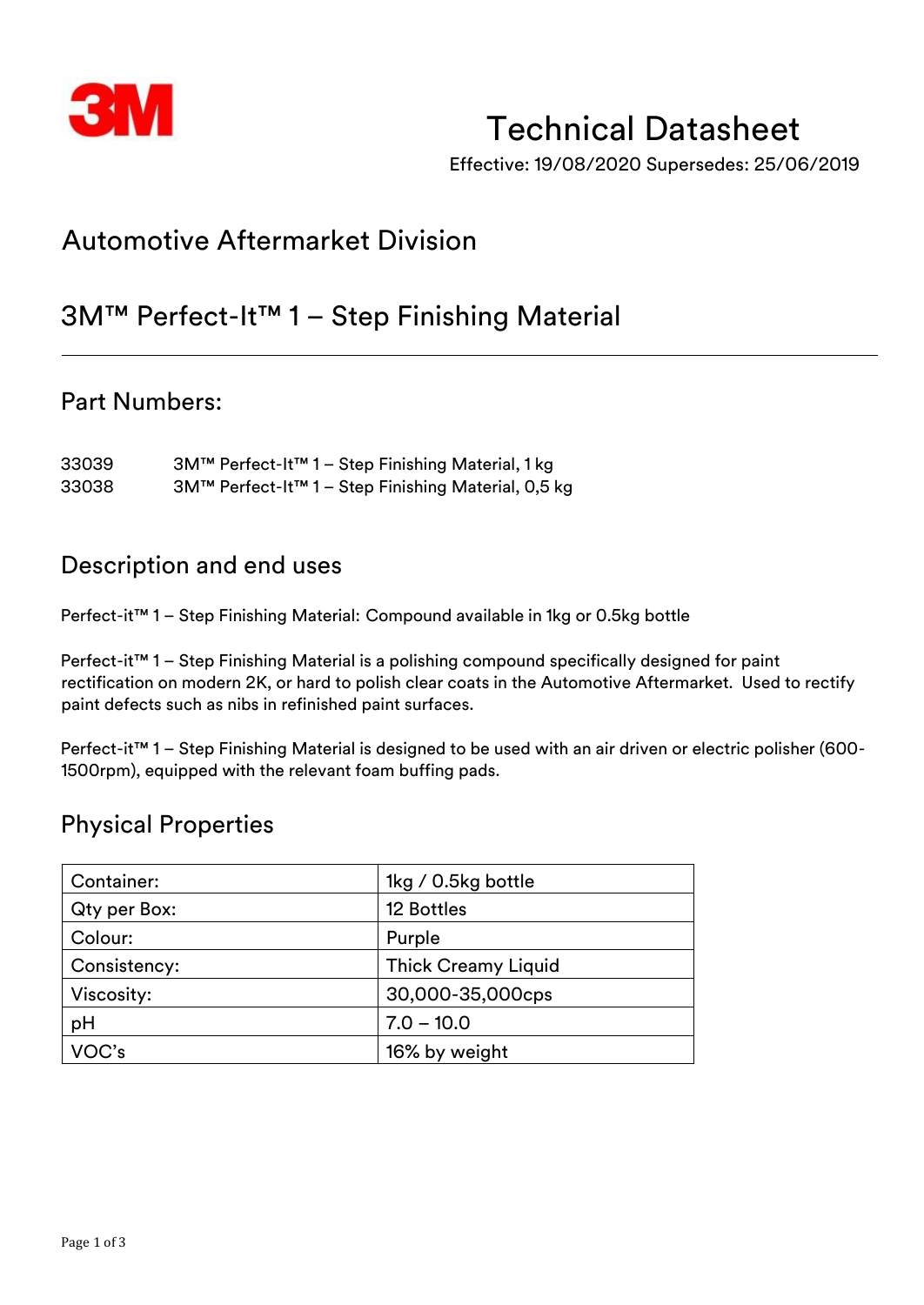The following directions have been determined with ambient air temperature and a substrate temperature at 20 – 25°C / 1,5 hour after recommended forced drying time of modern refinishing clear coats and are considered typical values.

## Directions for use

### 1 – Preparation & Sanding Step

Surfaces should be free from dirt and dust. Sand the damaged area with a 3M™ Trizact™ Product 3000 – 8000.

Wear appropriate personal protective equipment when working with Perfect-it<sup>™</sup> 1 – Step Finishing Material. Refer to the relevant MSDS and polish machine user manual.

#### 2 - Application method

- Shake bottle well before use
- Apply a small amount of product to the 3M™ Polishing pad
- Place over the area to be polished and start the machine
- Polish in an overlapping pattern
- Wipe off any excess polish and inspect area
- For deep or persistent scratches, the process should be repeated

#### 3 - Storage

24 months from original date of manufacture in the original sealed packaging between 10 °C – 25 °C. Refer to label for expiry date.

## 4 - Safety

3M™ Perfect-it™ III Famous Finish is designed FOR PROFESSIONAL INDUSTRIAL USE ONLY.

Read full instructions and material safety data sheet before use.

IMPORTANT: Appropriate personal protective equipment should always be used. Please refer to the label and consult the material safety data sheet for full handling instructions and personal protection information. These are available via your stockist. The supplier disclaims any liability where the user does not wear recommended personal protective equipment.